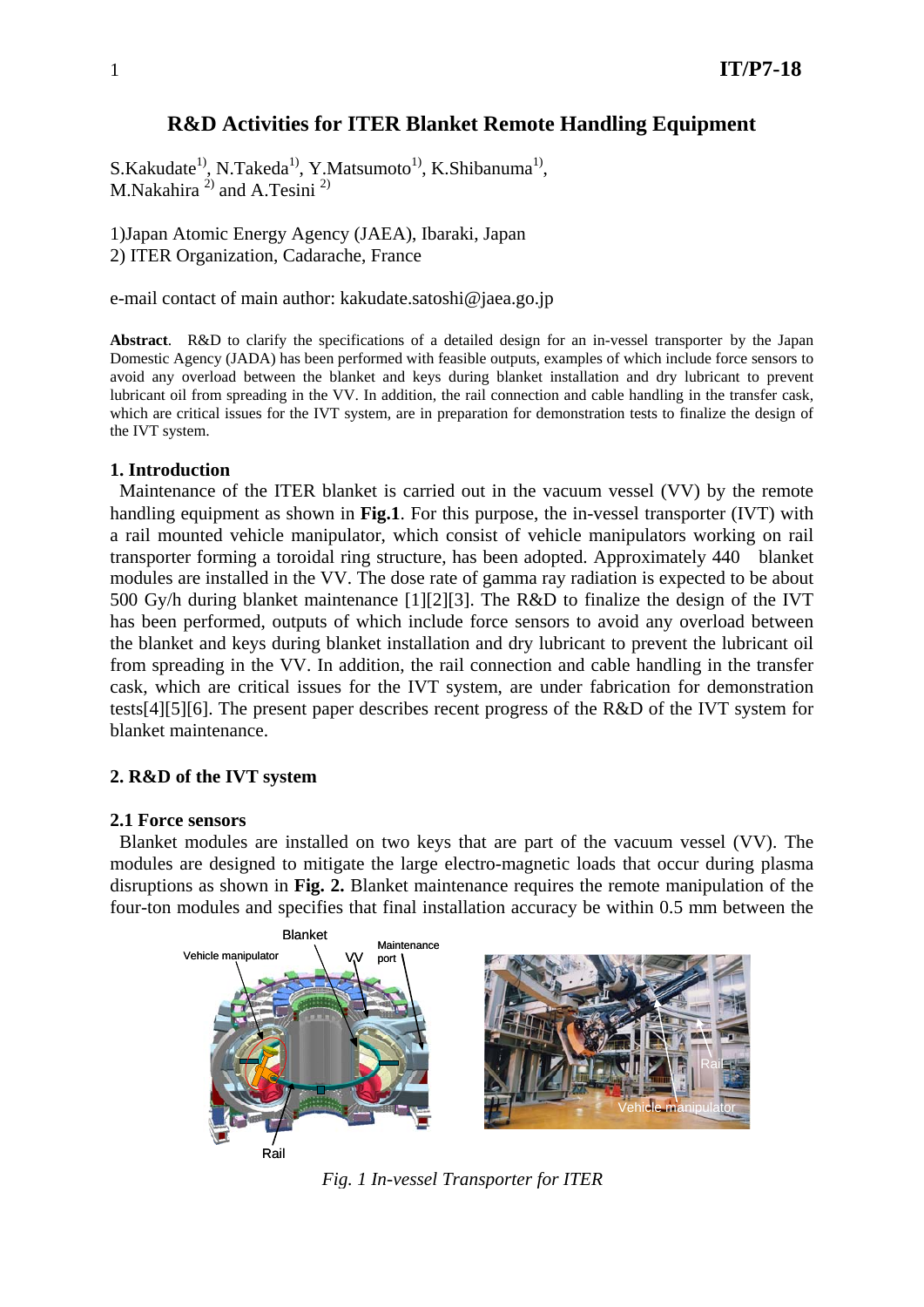

*Fig.2 Installation of blanket module* 

module and the two key supports in the VV. Due to this very demanding specification, an end-effector which has five degrees of freedom (such as roll, pitch and yaw for determining position during blanket installation, etc.) may sustain damage due to excessive loads on the manipulator arising from jamming between the key and the groove during the process of installing the module on the two keys. The most critical issue is to avoid any jamming between the blanket module and the keys as a result of excessive loading during the module installation process, a process complicated by the limited clearance of 0.5 mm between the module and the keys. To solve this technical issue, excessive loads which may impact the end-effector should be correctly detected during key insertion. A 6 axis force sensor must satisfy two specifications (compact size and large load capacity) simultaneously in order to be able to access the entire blanket region within the confines of the VV during module handling. However, a 6 axis force sensor that satisfies the above two specifications currently does not exist in the commercial market of force sensors. It is therefore necessary to develop a new force sensor adapted for blanket installation. This section describes a force sensor to detect 6-axis loads with three translation and three rotation loads and then presents the verification test results of a proposed force sensor. A force sensor is proposed using grippers and strain gauges as shown **Fig. 1**. The number and location of the strain gauges on the gripper are determined by the optimization of the compliance of the gripper based on calibration results and the method of least squares.

# **2.1.1 Equation of forces acting on the gripper**

The reaction forces acting on the gripper are assessed by **n** strain gauges attached to the gripper. The forces are determined by a compliance matrix for strain due to mechanical conditions, such as an external force acting on the gripper, the geometry of the gripper and related constraints. **Figure 2** shows the relationship between the reaction forces and the strain on the gripper. The strain  $\varepsilon$  and representative forces of the coordinates as measured by the strain gauges  $f_s = (F_s, N_s)$  are estimated by the following equations using a compliance matrix  $C_s$ , a geometric coefficient for the gripper  ${}^{s}T_a$  and reaction forces composed of 6axes  $f_a$ .

$$
f_s = {}^s T_a f_a \tag{1}
$$

$$
\varepsilon_s = C_s f_s \tag{2}
$$

Where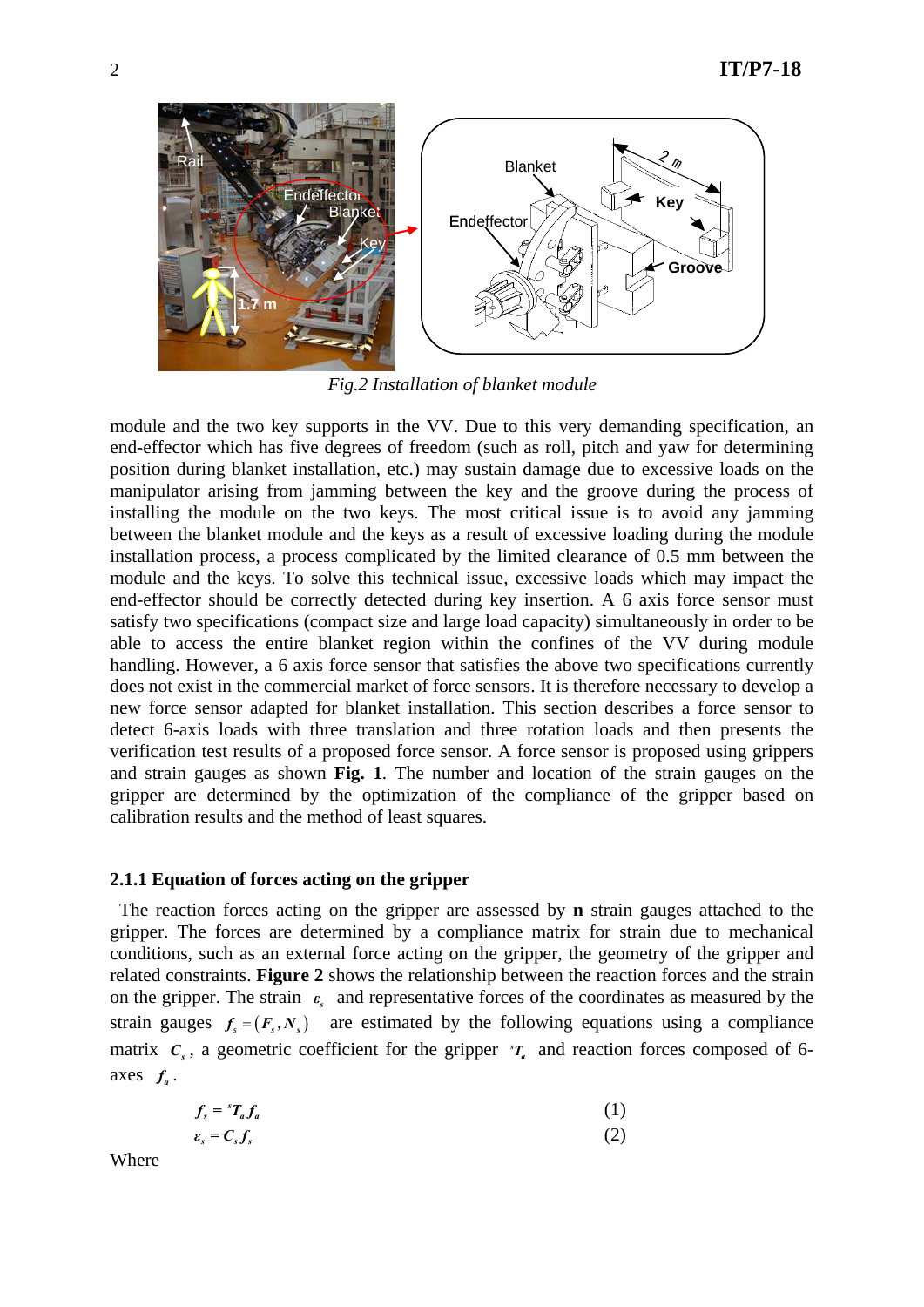

*Fig.3 Forces acted on gripper during key insertion* 

*F<sub>s</sub>*: translation forces, *N<sub>s</sub>*: moment forces, and  $\varepsilon_s = [\varepsilon_1, \varepsilon_2, \varepsilon_3, \varepsilon_4, \dots, \varepsilon_n]$ : the set of strains impacting the gripper.

Equations (1) and (2) represent the balance equation for forces and Hooke's equation of elasticity, respectively. Therefore,  $f_a$  is given as follows:

$$
f_a = C_s^+ \varepsilon_s \tag{3}
$$

Where

+ $\mathcal{C}_s$ : Moore-Penrose inverse matrix of  $\mathcal{C}_s$ 

The Moore-Penrose inverse matrix  ${}^{\dagger}C_s$  of the equation (3) satisfies the following least squares solution regarding the relationship between  $\varepsilon$  and  $f_a$  in the calibration test.

 $min \left\| \varepsilon_s - f_s C_s \right\|$  (4)

# **2.1.2 Assessment of**  $C_s$  **using singular value decomposition**

We have determined the optimal location and number of strain gauges to be attached to the gripper by using singular value decomposition [7]. The red lines in **Figure 3** show the configuration of strain gauges on the gripper. It is possible to locate at a maximum 12 strain gauges on the gripper to assess the reaction force as shown **in Fig. 3 (a).** The optimal location for the strain gauges emerged from sensitivity analysis using a singular value decomposition of matrix  $c<sub>s</sub>$  which is calculated by the least squares solution as shown in section 2.1.1. **Figure 4** shows the optimized results. The sensitivity of error γ for the longitude axis was inversely proportional to the linearity of  $C_s$ . If  $\gamma$  is a high value, the linearity of  $C_s$  is low. As a result, we found that case 10 in **Fig. 3** optimizes the location of strain gauges (n=4) due to the high linearity of  $C_s$ .

# **2.1.3 Verification test results for the optimised** *Cs*

**Figure 5** shows the verification test results for the optimised  $C_s$ . The longitudinal and horizontal axes show the estimated value of the reaction force using the optimised  $C_s$  and the real value obtained during calibration testing, respectively. Estimated values of the reaction forces of the gripper reveal good agreement with test results, as seen in **Fig.5**. Both cases of n=12 and n=4 indicate good approximations of the reaction force. The proposed force sensor is therefore judged to be a useful candidate for estimating reaction forces during module installation with the goal of avoiding any jamming between the module and the keys.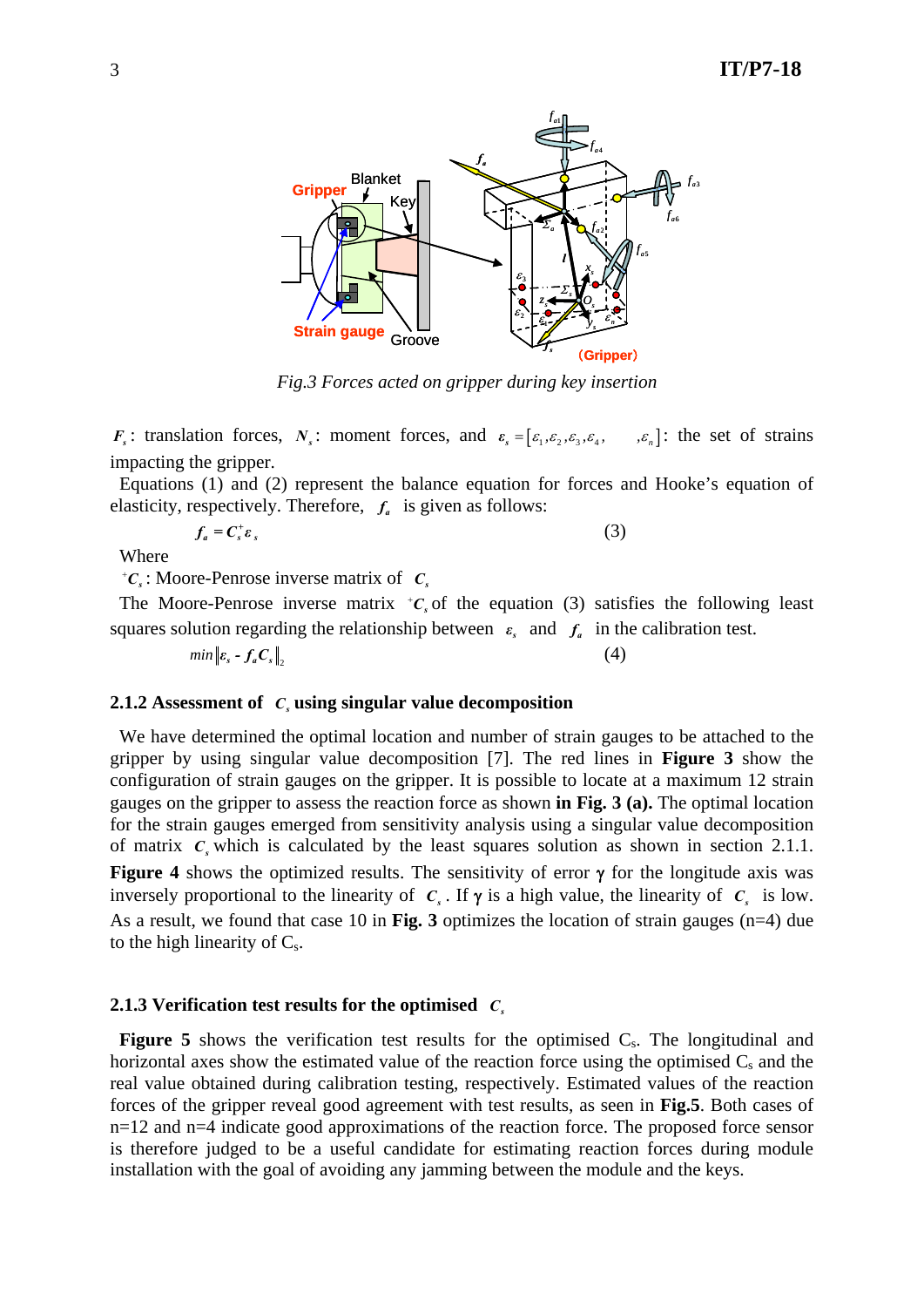4 **IT/P7-18** 



*(a) Configuration (b) The calculation results for optimization of configuration Fig. 4 The optimization of compliance matrix*  $\mathbf{C}$ 



*Fig. 5 Verification test results of the optimised C<sup>s</sup>*

# **2.2 Dry lubricant**

It is essential to prevent lubricants such as grease from spreading in the vacuum vessel because of problems the lubricants cause during subsequent plasma operations. Therefore, a solid lubricant for the IVT system is being developed. A Diamond-Like-Carbon (DLC) coating is a prime candidate as a substitute for liquid lubricants. The DLC coating utilizes a physical vapor deposition (PVD) method based on vacuum technology [8]. An abrasion resistance test under high contact pressure [9] was performed to determine the lifetime performance limits of three types of DLC coatings that differed in their degree of hardness. Test results satisfy the requirements as follows: contact pressure and lifetime performance are 2.5 GPa up to  $3\times10^4$  cycles, and 4.2 GPa up to  $10^4$  cycles, for the DLC coating SNCM420. A different DLC coating which combined a soft DLC and SNCM420 shows the highest performance level at more than  $10^4$  cycles at a high contact pressure of 4.2 GPa. Therefore, this combination will be selected as the primary candidate for dry lubrication. In a seizure test, we tested the wear-resistance of DLC-coated gears so as to clarify performance criteria under realistic surface pressure loading conditions. This section describes the results of the abrasion resistance testing of gears coated with a combination of soft DLC and SNCM420.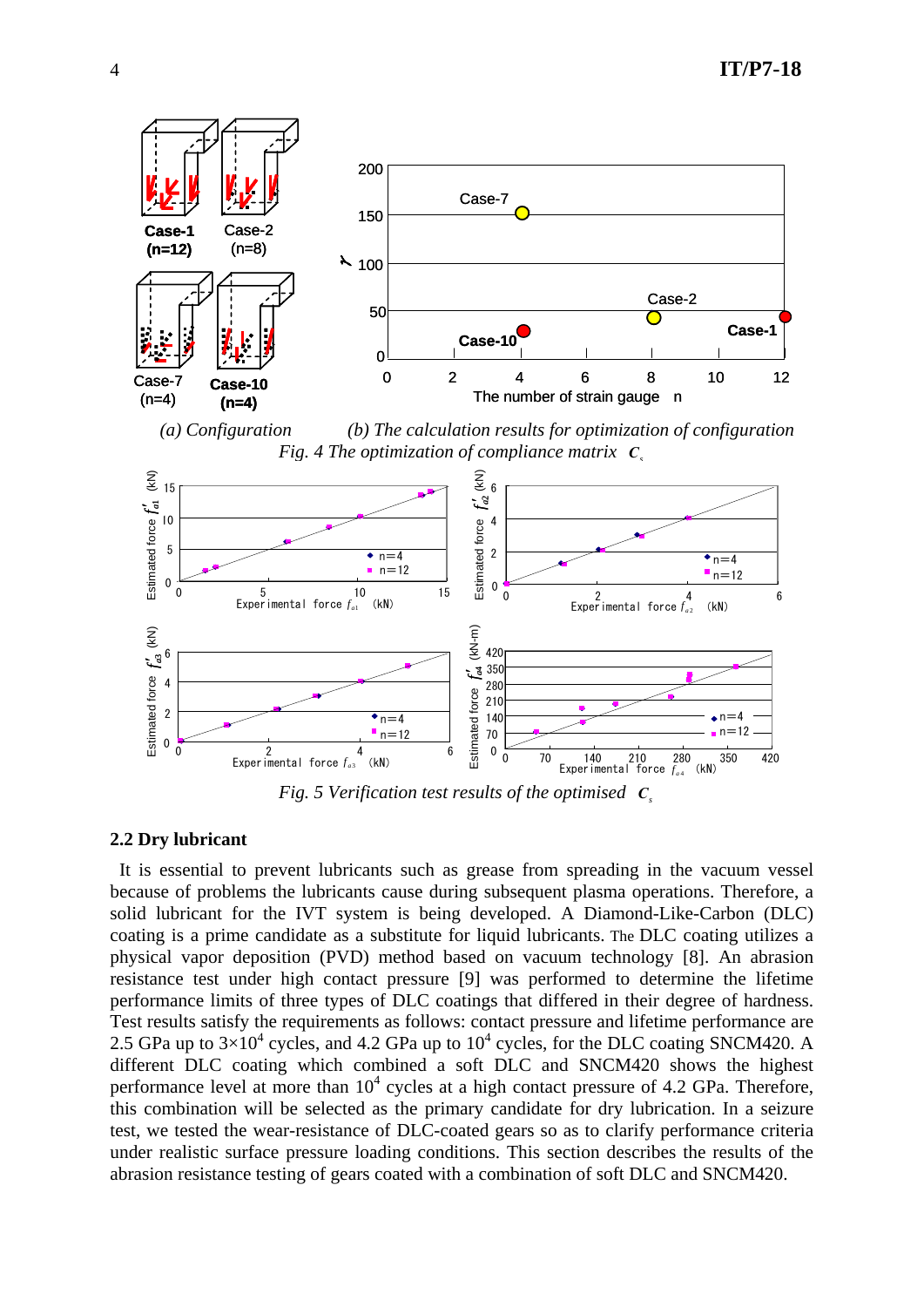# **2.2.1 Test conditions and test apparatus**

**Table 1** lists the gear specifications. **Figure 6** shows the abrasion resistance test apparatus. The test apparatus can simulate realistic surface pressures for a rotation drive mechanism as it moves around the rail. The surface pressure of both gears is about 1.5 GPa based on a JGMA (Japan Gear Manufactures Association) equation. The revolution speed of the meshed gears in the test device is about 2 rpm, which is about 20 times faster than expected in the real IVT, thereby to accelerate the test term. In addition, torque is measured to estimate the damage to the gears from friction, such as adhesion due to the abruption of the DLC film etc..

# **2.2.2 Test results**

The combination of a soft DLC and SNCM420 coating on steel material shows the highest performance after more than 30000 cycles under 1.5 GPa at 2 rpm. Based on the results of the abrasion resistance test, additional testing was performed using the gears with a combination of soft DLC and SNCM420, as shown in **Fig. 7**. Results show that the lifetime of the gears coated with a combination of soft DLC and SNCM420 may be expected to exceed 30000 cycles beyond the requirement of 10000 cycles under the required contact pressure of 1.5 GPa. The feasibility of DLC has therefore been demonstrated for application to the transmission gears of the IVT.

|  |  | Table 1 Specifications of gear |  |
|--|--|--------------------------------|--|
|--|--|--------------------------------|--|

| Parameters               |  |
|--------------------------|--|
| 60 mm                    |  |
|                          |  |
| $10 \text{ mm}$          |  |
| Involute                 |  |
| <b>SNCM420</b>           |  |
| (Ni-Cr-Mo steel)         |  |
| Soft Type                |  |
| 17.7 MPa                 |  |
| $2.6 \,\mathrm{\upmu m}$ |  |
|                          |  |



*Fig. 6 Test apparatus* 



*Fig. 7 Test results for the abrasion resistance of gears coated DLC*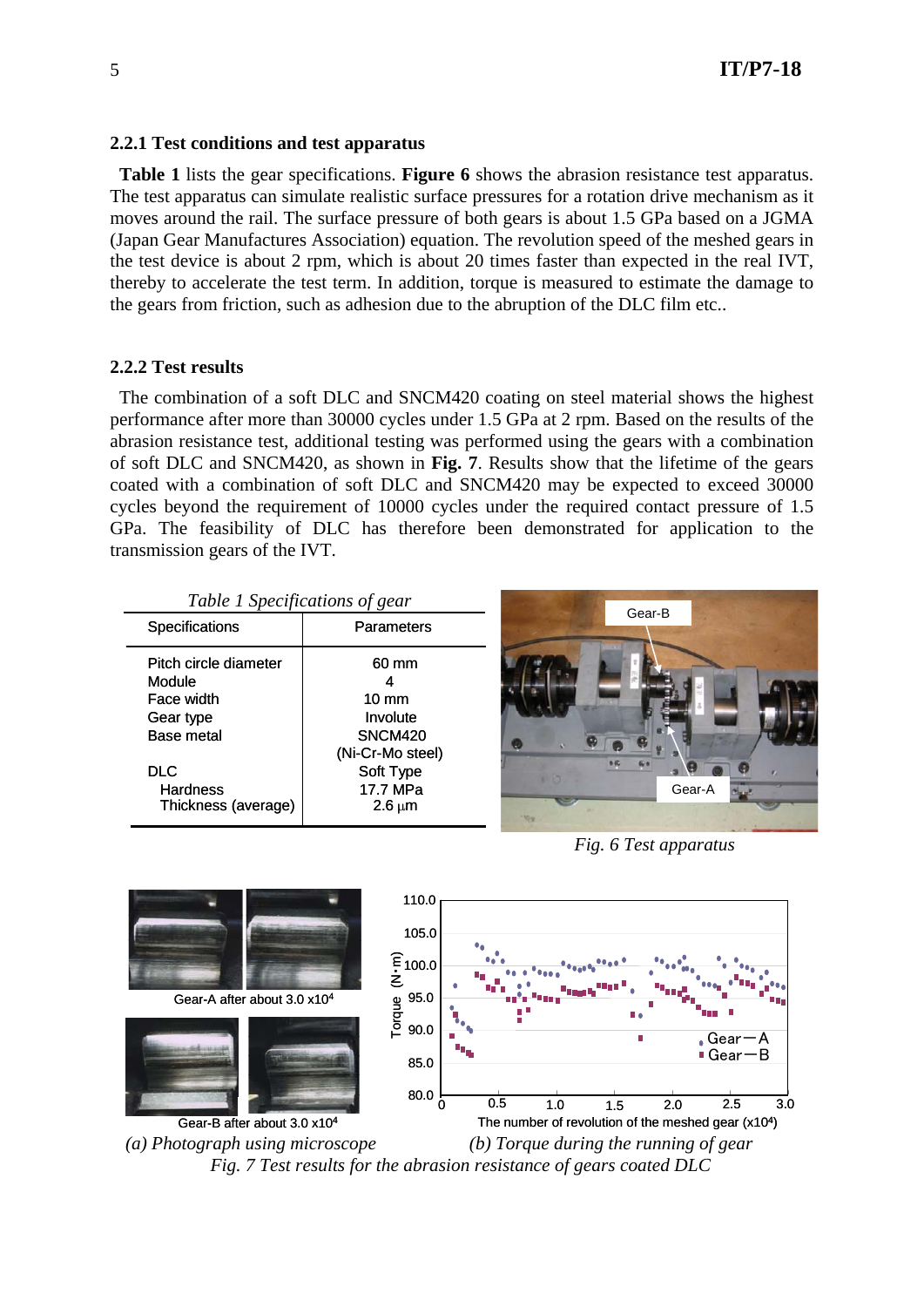# **2.3 Connection of rail joint and cable handling**

Connection and disconnection of the rail joint for rail deployment and storage in the transfer cask are critical issues for the remote handling system. Therefore, the feasibility of the means for connecting and disconnecting the rail joint must be demonstrated to finalize the design. The facility for testing the connection and disconnection of the rail joint during deployment and storage consists of three rail segments, a locking mechanism for the rail joint, and a hinge connection, as shown in **Fig. 8.** Rail connection testing as part of an ITER R&D task was performed to clarify the specifications for procurement of blanket remote handling equipment. Results include the need for the oldham mechanism to accommodate position errors through use of a compliance mechanism that adjusts for potential angle errors (torsion or bending) during the process of connecting the rails.

Cable handling technology is also a critical issue for mobile robots. The length of cable is estimated to be about 60 m. Excessive tension of the cable should be avoided for stable movement of the vehicle manipulator along the rail. The feasibility of a new proposal for a drum cable winding mechanism, featuring a drum diameter of 750 mm and a slip ring to maintain electrical power and signal connections during drum rotation, is under evaluation to determine if it enables compact storage of the long cable in the cask. The design of a drum type cable winding mechanism includes the possibility of storing both the power and signal cables in a single co-axial cable. The test facility for cable handling consists of two drums (one for vehicle simulations), a multi-cable system that includes both power and signal cables, a guide mechanism for cable winding with traverse motion, and a simulated cable route with a guide mechanism at the front corner of a maintenance port, as shown in **Fig. 9**. Cable handling testing to verify the specifications of this procurement is underway and includes design verification and the impact of the noise from the AC servo motor driver on signal lines and on the slip ring.



*Fig. 8 Test facility for rail connection and disconnection*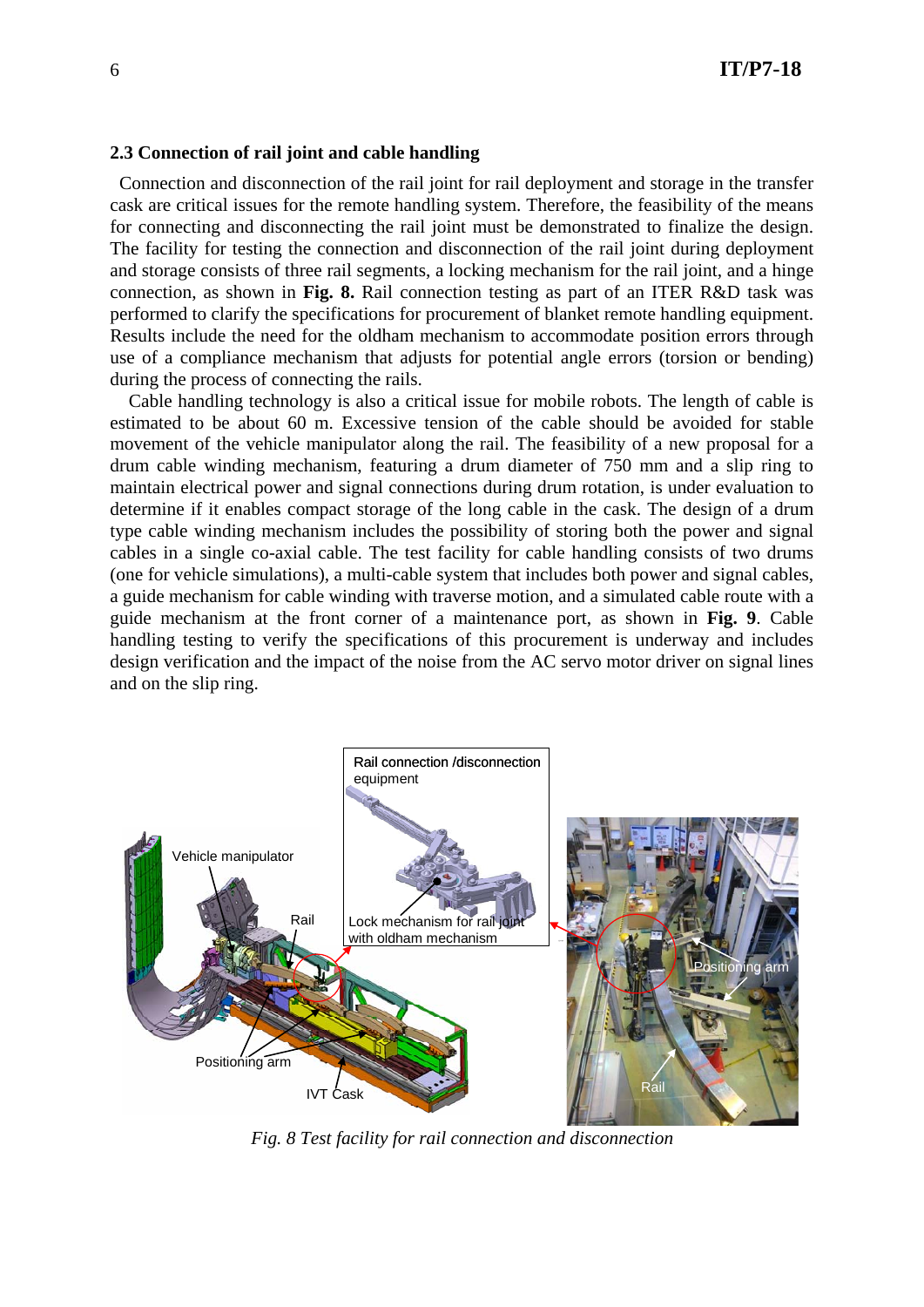

*Fig. 9 Test facility of cable handling* 

# **3. Conclusion**

The most critical issue for blanket module manipulation is to avoid jamming between the blanket module and keys due to overloading during module installation. Avoiding jamming becomes difficult due to the stringent clearance specification of 0.5 mm between the module and the keys. To solve this technical issue, excessive loads which may impact the end-effector should be correctly detected during key insertion. A 6 axis force sensor must satisfy two specifications (compact size and large load capacity) simultaneously in order to be able to access the entire blanket region within the confines of the VV during module handling. The proposed force sensor using an optimised compliance matrix is therefore judged to be a primary candidate for estimating reaction forces during module installation, thereby avoiding any jamming between the module and the keys. In addition, development of a dry lubricant is also a key issue for the vehicle manipulator to minimize lubricant contamination in the VV as much as possible. Diamond-like carbon (DLC) coating is a candidate and was applied in performance tests to assess the feasibility of dry lubricants. Abrasion resistance tests for DLC coated gears assessed basic performance characteristics. Test results satisfy the requirements of pressure at 1.5 GPa and up to 3  $x10<sup>4</sup>$  cycles. The feasibility of DLC has therefore been demonstrated for application to the transmission gears of the IVT. Finally, facilities for testing the rail joint connection and cable handling have been installed at JAEA's Naka Fusion Institute. Performance testing commenced in April 2008, for the purpose of clarifying procurement specifications of the blanket remote handling system.

# **Acknowledgments**

We would like to thank to Dr. R. Yoshino and Dr. T. Tsunematsu for their encouragement. In addition, this report was prepared as an account of work on behalf of the ITER Organization. The Members of the Organization are the People's Republic of China, the European Atomic Energy Community, the Republic of India, Japan, the Republic of Korea, the Russian Federation, and the United States of America. The views and opinions expressed herein do not necessarily reflect those of the Members or any agency thereof. Dissemination of the information in this paper is governed by the applicable terms of the ITER Joint Implementation Agreement.